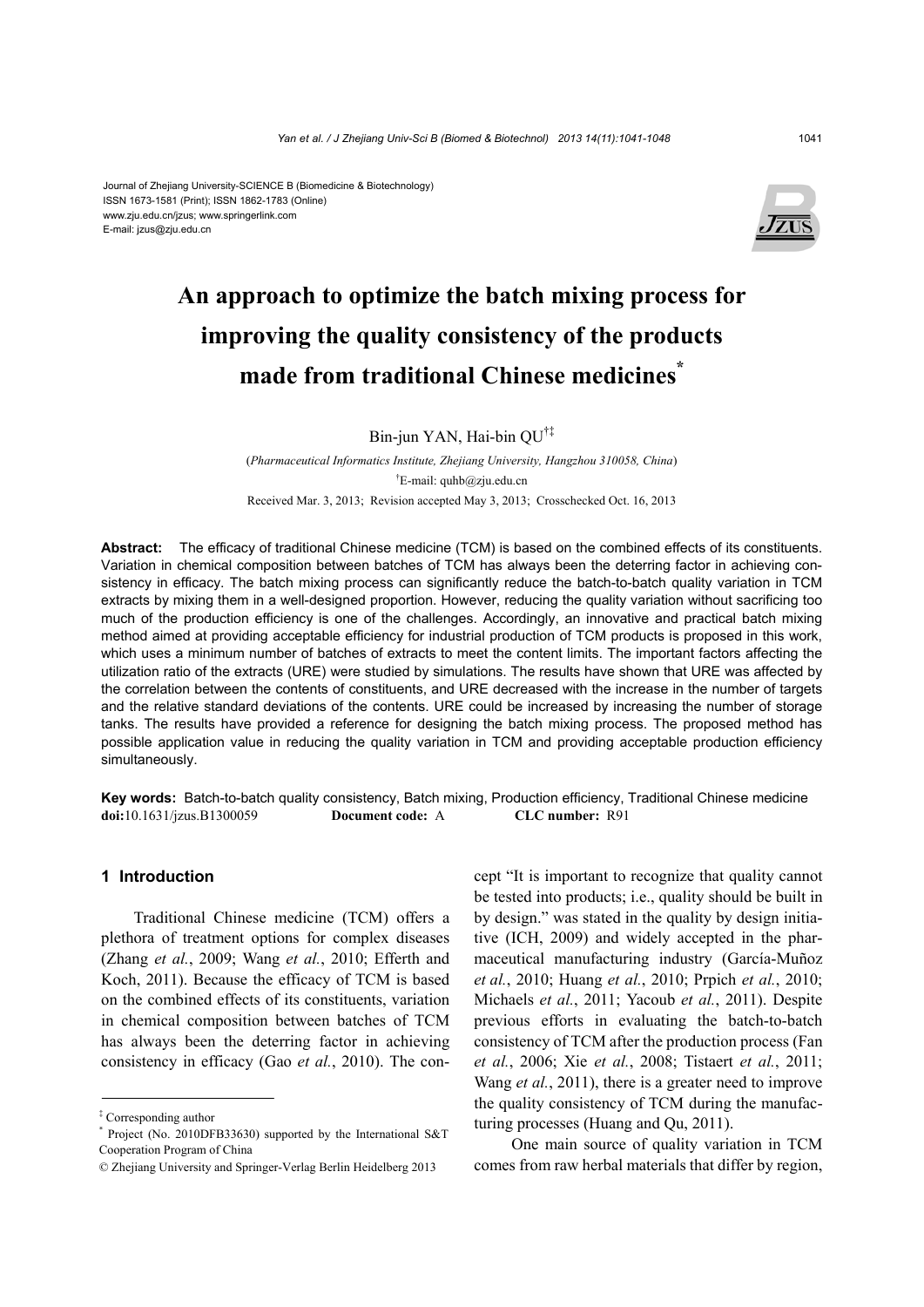climate, and time of harvest, and another source is the fluctuation of operations in the production processes. Batch mixing, a method also used in other industries like wine-making and metallurgy (Kumral, 2005; 2006), can reduce the impact of variations in raw materials and the fluctuation in operations on the quality of the final drug product. In the batch mixing process of TCM, different batches of herbal extracts are mixed in a well-designed proportion to get a mixture in which the contents of the important constituents are closer to the reference standard. Consequently, the batch-to-batch quality difference in the mixtures is significantly smaller when compared with the original extracts.

Previous studies (Liu *et al.*, 2006; Qu *et al.*, 2006; Luo *et al.*, 2007; Yang H.H. *et al.*, 2007; Yang M. *et al.*, 2009) have proposed methods to determine the optimal mixing ratio based on the quality of existing extracts. These methods maximize the similarity in content between the mixture and the reference standard using optimal searching algorithms and usually mixing many batches of extracts. However, using fewer batches of extracts is preferred in industrial production for easier operation and trace-back according to the 'Good Manufacturing Practice' guidelines in case of product defects. In addition, when applied several times, these methods generate too many batches of residual extracts that have to be discarded due to limited storage time and number of storage tanks, leading to a low utilization ratio of the extracts (URE), i.e., the ratio of the total amount of mixtures to the total amount of extracts. Therefore, the applicability of these methods is limited in industrial production.

To achieve an acceptable URE, it is desirable to use up some batches of extracts in one mixing to reduce the number of residual batches. This study proposes a new method that mixes the minimum number of batches of extracts to simplify the mixing operation and reduce the number of residual batches. To verify the feasibility of this method, simulation studies of the batch mixing process were conducted. The impacts of some important factors on URE were studied, which provide a reference for the designing of the batch mixing process. The results have shown that the proposed method has possible application value in reducing the quality variation in the mixtures and simultaneously providing an acceptable URE.

## **2 Methods**

## **2.1 Symbols**

The following symbols are used in the batch mixing optimization model:

*t*, the number of targets, i.e., the number of the constituents with controlled contents in the mixture;

*s*, the number of storage tanks, i.e., the maximum number of batches of extracts that can be stored;

 $x=[x_1, x_2, ..., x_s]$ , the amounts of each stored batch of extract used for mixing;

 $u=[u_1, u_2, \cdots, u_s]$ , the amounts of each batch of extract stored;

 $maxI=[maxI_1, maxI_2, ..., maxI_t]$ , the maximum content limits for the constituents in the mixtures;

 $minl = [minl_1, minl_2, ..., minl_l]$ , the minimum content limits for the constituents in the mixtures;

 $a_k = [a_{1k}, a_{2k}, \dots, a_{tk}]^\text{T}$ , the contents of the constituents in the *k*th batch of extract stored. For unidentified constituents, test values obtained by certain analytical methods can be used, for example peak areas on the chromatographic fingerprint;

 $A=[a_1, a_2, ..., a_s]$ , the matrix  $(t \times s)$  consists of the contents of the constituents in the batches of extracts stored;

*b*, the amount of mixture needed in each batch.

## **2.2 Optimization model for batch mixing**

To get a mixture with the contents of the important constituents in the range of content limits, different batches of herbal extracts were mixed in a certain proportion. Therefore, the following constraints must be satisfied in the batch mixing:

$$
\sum_{i=1}^{s} x_i = b,\tag{1}
$$

$$
\min I^{\mathrm{T}} \le \frac{A \cdot x^{\mathrm{T}}}{b} \le \max I^{\mathrm{T}},\tag{2}
$$

$$
0 \leq x^{\mathrm{T}} \leq u^{\mathrm{T}}, \tag{3}
$$

where Eq. (1) determines the amount of mixture needed for the follow-up process. The contents of the constituents in the mixture are assumed to be the weighted average of the contents in the extracts, where the weights are the amounts of each batch used for mixing; Eq. (2) ensures that the contents are in the range of their limits; and, Eq. (3) is the maximum amount of each batch that can be used for mixing.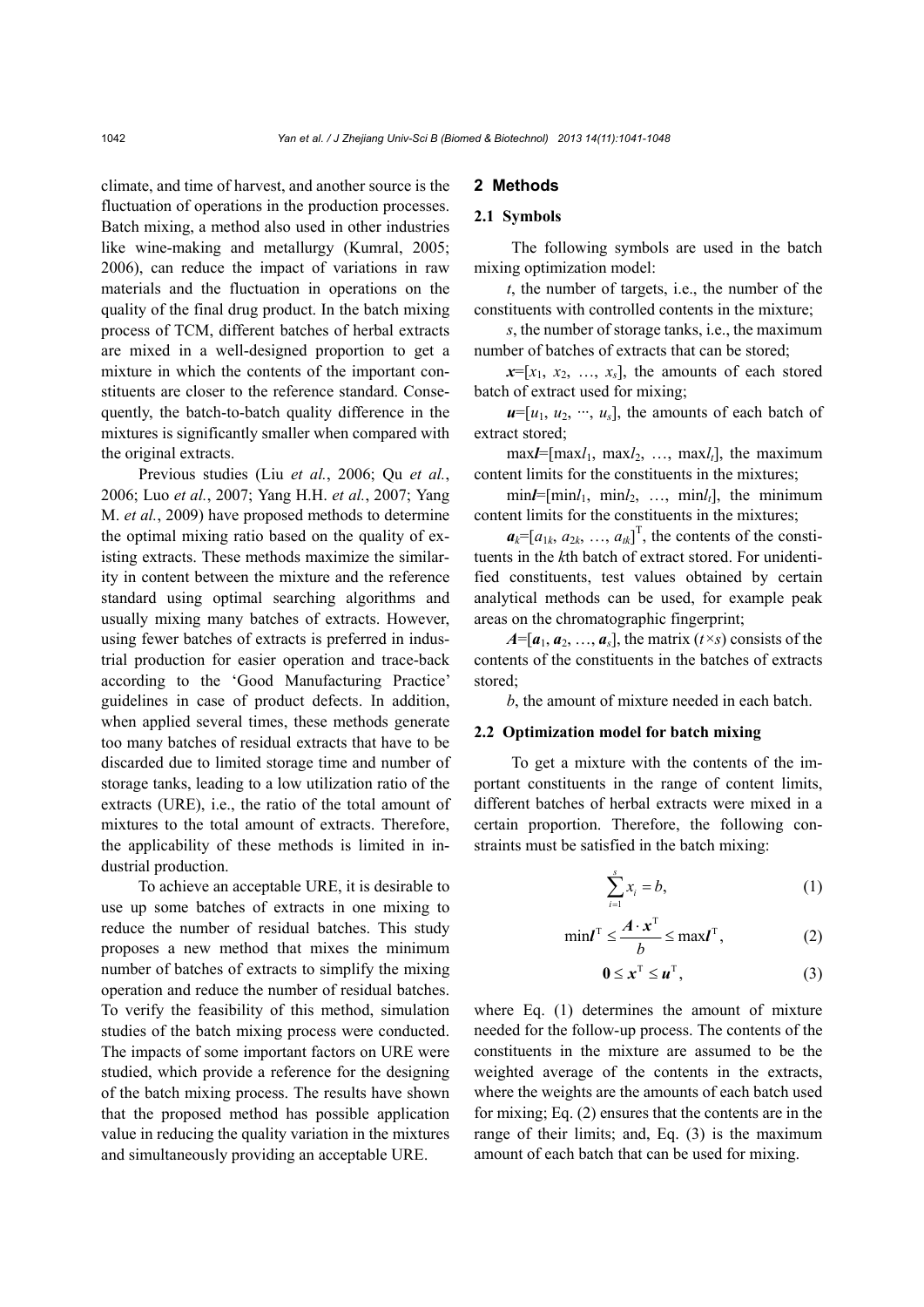To address the practical problem, this study improves the methods described previously (Liu *et al.*, 2006; Qu *et al.*, 2006; Luo *et al.*, 2007; Yang H.H *et al.*, 2007; Yang M. *et al.*, 2009) to determine the optimal mixing ratio. A new method for batch mixing is proposed, which mixes a minimum number of batches of extracts and tries to use up some batches of extracts to reduce the number of residual batches. The new objective function is

$$
\max \sum_{i=1}^{s} x_i^2, \tag{4}
$$

which maximizes the sum of squares of the used amounts of each batch. Therefore, the optimization model in this study is to maximize the value of Eq. (4) when constraints of Eqs.  $(1)$ – $(3)$  are satisfied.

As the sum of the amounts of the extracts used is a constant  $(Eq. (1))$ , the more batches used, the smaller the objective function value would be. For example, if one batch of extract without mixing can meet the constraints of Eqs.  $(1)$ – $(3)$ , then the optimization result would be just using that batch to get the maximum objective function value  $b^2$ . Therefore, the optimization result tends to end up with fewer batches used and a lower number of residual batches.

The optimization model can be solved by quadratic programming (QP) algorithm, which is faster in calculation than sequential QP algorithm (Qu *et al.*, 2006) and genetic algorithm (Yang *et al.*, 2009). To solve the QP problem, the "quadprog" function in the optimization toolbox of MATLAB 7.9 software (the Mathworks, USA) was used and the medium-scale quadprog algorithm was applied.

A simple case is presented to illustrate the advantages of the optimization model. Suppose that 100 kg of extract is needed, and the contents of two constituents must be in the range of content limits shown in Table 1. Three batches of extracts are available and each batch is 75 kg. The contents of the constituents in the extracts are shown in Table 1 and none of the extracts meet the content limits. Therefore, batch mixing is required. Three solutions that meet the content limits are listed in Table 2, and Solution 3 is the optimum solution obtained from the optimization model proposed. Solution 1 needs three batches of extracts, whereas Solutions 2 and 3 need two batches. A comparison between the objective function

values of Solutions 1 and 2 shows that when the objective function is optimized, the number of batches needed is reduced. Solution 3 can use up the whole batch of Extract 3 to avoid its residual. A comparison between the objective function values of Solutions 2 and 3 shows that when the objective function is optimized, the amounts of extracts used are more concentrated in some batches, which helps to reduce the number of residual batches.

**Table 1 Content limits and the contents of the constituents in three batches of extracts** 

| Constituent Content limit Extract 1 Extract 2 Extract 3 |     |     |    |
|---------------------------------------------------------|-----|-----|----|
| $19 - 21$                                               | 20  | -17 | 23 |
| 38 $-42$                                                | 45. | 40  | 30 |

**Table 2 Contents of the constituents in the mixtures and the objective function values of three batch mixing solutions** 

|  |          |       |       | Solution $\begin{array}{cc} x_1 & x_2 & x_3 \end{array}$ Content of constituent Objective<br>(kg)(kg)(kg) 1 2 function value<br>function value |  |
|--|----------|-------|-------|------------------------------------------------------------------------------------------------------------------------------------------------|--|
|  | 40 30 30 | 20    | 39    | 3400                                                                                                                                           |  |
|  | 70 0 30  | 20.9  | 40.5  | 5800                                                                                                                                           |  |
|  | 75 0 25  | 20.75 | 41 25 | 6250                                                                                                                                           |  |

## **2.3 Batch mixing process**

In TCM manufacturing, batch mixing can be conducted with the extracts obtained from previous processes like decoction, concentration, and purification. The extracts created are first stored in the storage tanks. Batch mixing ratios are calculated according to the optimization model and mixtures are created for the follow-up process. The batch mixing process (Fig. 1) is composed of the following two steps:

(1) When a new batch of extract is created, check whether there is an empty tank. If yes, the new extract is stored and the data of the extracts in storage are updated. Otherwise, the oldest batch of extract is purged to make an empty tank for storing the new extract.

(2) Solve the optimization model to check whether a mixture that meets the content limits can be created. If so, create the mixture and update the data of the extracts in storage. Then the batch mixing calculation can be conducted again. When no satisfactory mixture can be created, the process is paused until a new batch of extract is created in the next production cycle.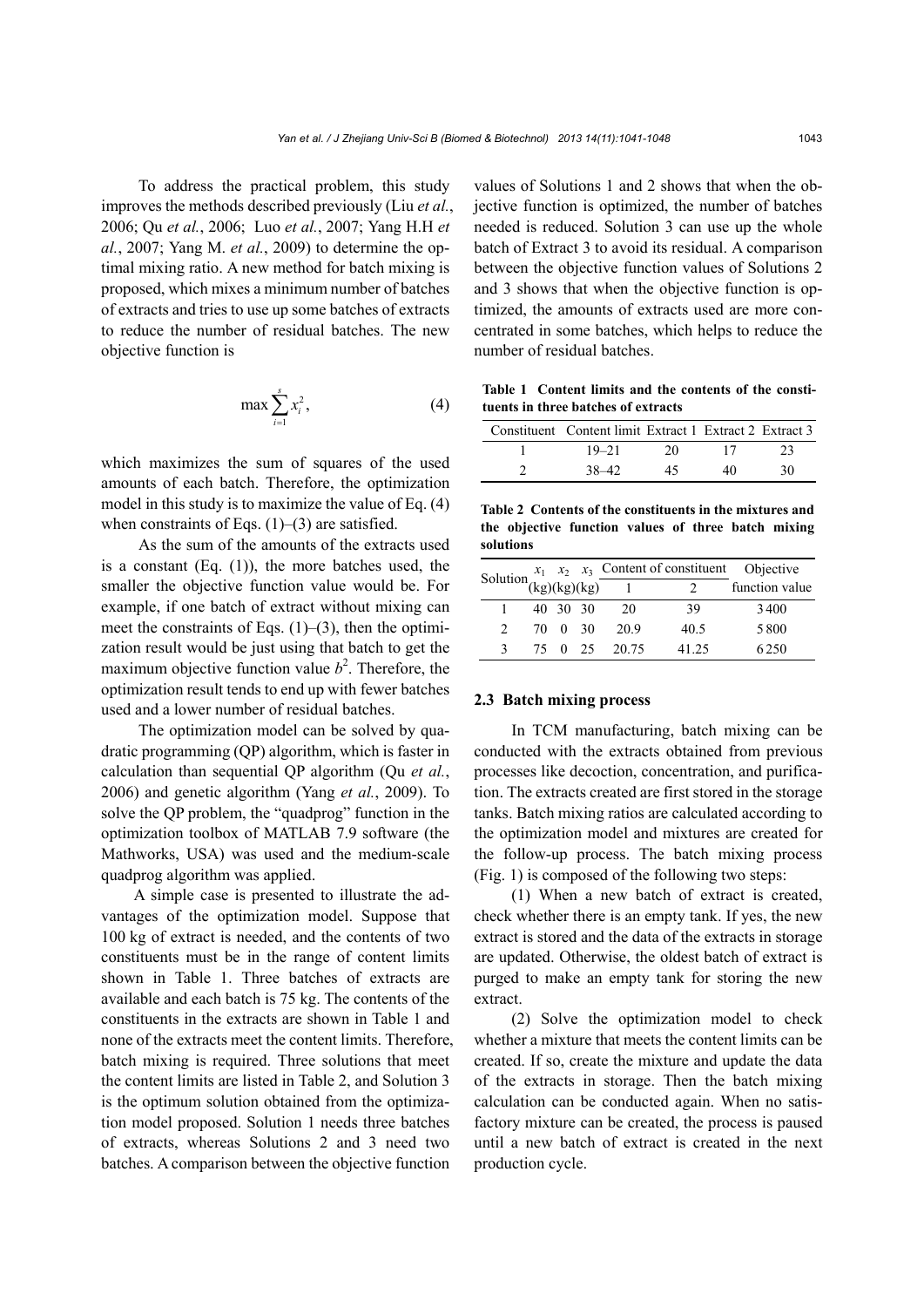

**Fig. 1 Batch mixing process**

In the production, extracts with compositions deviating too much from the control ranges may be obtained. Since it is difficult to mix these extracts with other batches of extracts to get a satisfactory mixture, they may be discarded. There are two reasons for discarding the oldest batch of extract: (1) one batch of extract not used up for a long time is the batch with excessively large quality deviation and difficult to mix with other batches; (2) the extracts are vulnerable to contamination and chemical degradation in long-time storage.

According to the description of the batch mixing process, the factors affecting URE are mainly: (1) the number of targets, *t*; (2) the production level of the previous processes, which is reflected in the batchto-batch relative standard deviations (RSDs) of the contents of the constituents in the extracts; (3) the content limits; and, (4) the number of storage tanks, *s*. In the design stage, *s* should be determined according to the production level and the expected URE.

## **2.4 Simulations**

Simulations were conducted to study the batch mixing process proposed in this work. To simplify the simulation, the amounts of each batch of extract and *b*, the amount of mixture needed in each batch, were all set to 100. Two assumptions were made as follows.

**Assumption 1** The content of the *m*th constituent of the *k*th extract stored, *amk*, conforms to

$$
a_{mk} \sim \mathcal{N}(\overline{a_m}, \sigma_m), \tag{5}
$$

$$
\sigma_m = \text{RSD}_m \cdot a_m,\tag{6}
$$

where *amk* is a normally distributed random data with the mean  $\overline{a_m}$  and the SD  $\sigma_m$ , and RSD<sub>m</sub> is the batchto-batch RSD of the content of the *m*th constituent. In the simulations, RSDs of different constituents were set to the same for simplicity. Then Eq. (7) is obtained from Eqs.  $(5)$  and  $(6)$ :

$$
\frac{a_{mk} - \overline{a_m}}{\overline{a_m}} \sim \mathcal{N}\left(0, \text{RSD}_m\right). \tag{7}
$$

**Assumption 2** max $l_m$  and min $l_m$  conform to

$$
\max l_m = \overline{a_m} \cdot (1 + c),\tag{8}
$$

$$
\min l_m = \overline{a_m} \cdot (1 - c). \tag{9}
$$

When  $c=0.05$ , the control range is 95%–105%, which was used throughout the simulation. Then, the constraint of Eq. (2) can be transformed to

$$
-c \le \frac{T \cdot x}{b} \le c,\tag{10}
$$

where *T* is a matrix converted from *A* and its element is calculated as

$$
a_{mk}^{\text{new}} = \frac{a_{mk} - \overline{a_m}}{\overline{a_m}}.
$$
 (11)

Based on the above assumptions,  $\overline{a_m}$  has no effect on the optimization result. Therefore, normally distributed random data were generated according to Eq. (7) to constitute  $T$  and Eq. (2) in the model was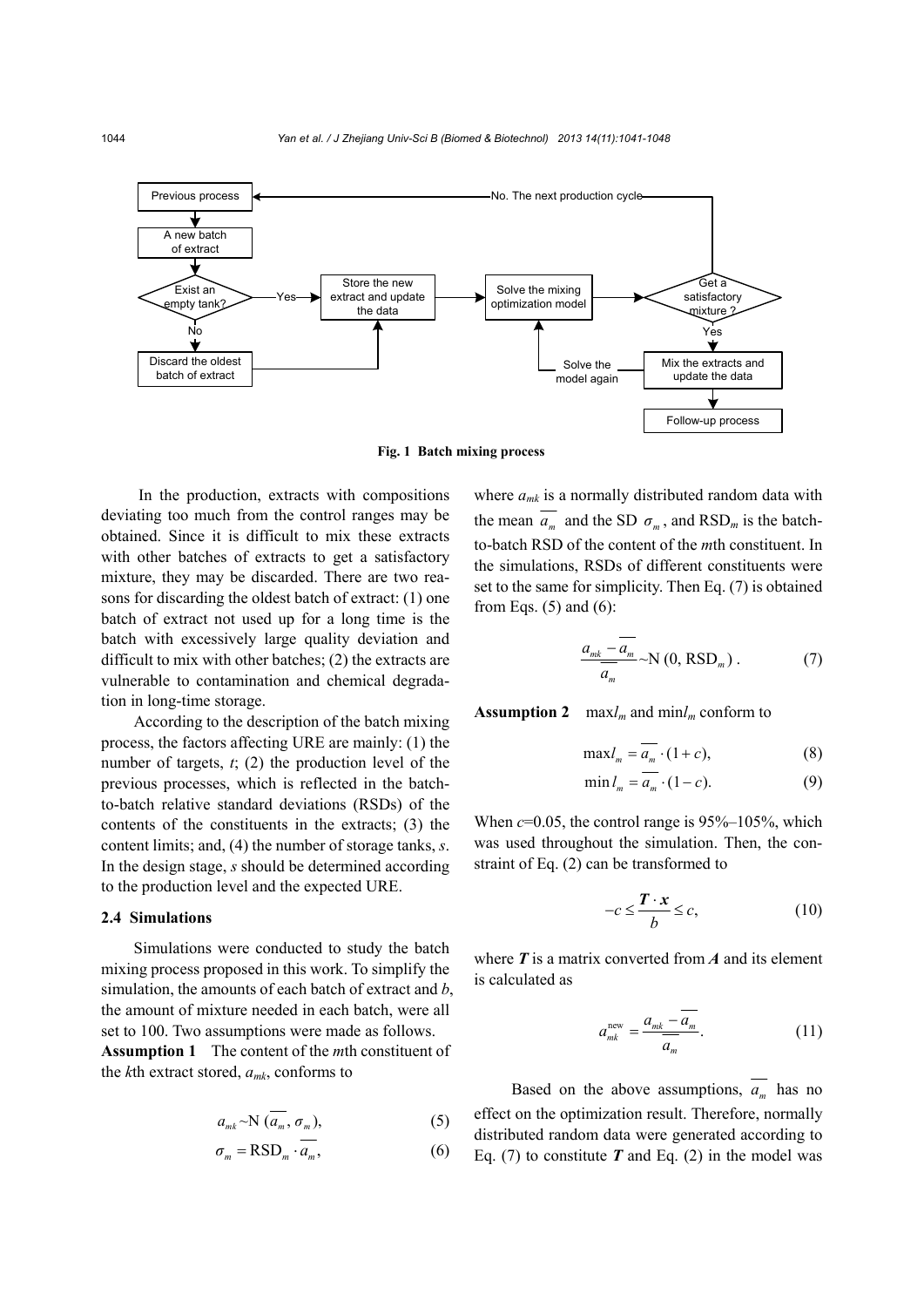replaced by Eq. (10). Then the simulations can be conducted according to Fig. 1.

Two simulation studies were conducted according to whether a correlation existed between the contents of the constituents. In simulation study 1, the contents were uncorrelated. In simulation study 2, the contents were correlated and this situation is often shown in TCM extracts, especially when the constituents for content control originate from one herb. In this study, the correlation coefficients between the contents were set to the same value of *r* for simplicity.

The process of simulation was as follows: The matrix  $\mathbf{D}$  ( $t \times K$ ) formed by the contents of the constituents of *K* batches of extracts was created. In every production cycle, one column of *D* was taken as the contents of the newly created extract batch. *T* and *u* were updated according to Fig. 1. Then batch mixing was conducted and *T* and *u* were updated again. When *K* batches of data had been used up, URE was calculated. The above procedures were repeated six times to get the average URE. The simulations were conducted in MATLAB 7.9.

## **3 Results and discussion**

## **3.1 Simulation 1**: **contents uncorrelated**

3.1.1 Determination of the number of total batches for simulation

Firstly, the number of total batches *K* should be determined for the subsequent simulations. When *t*=3,  $s=10$ , and RSD=30%, different *K* values were used for simulation and the UREs and their SDs are shown in Fig. 2. When *K*>200, URE was close to a constant and the SDs were small enough. Hence, *K* was set to 300 in the subsequent simulations.



**Fig. 2 UREs in simulations using different values of total batches** *K* **(data are expressed as mean±SD)** 

## 3.1.2 Effect of batch mixing

The simulation result at *K*=300 is used here as an example to demonstrate the effect of batch mixing. In total, 1445 batches of mixtures were created from 1800 batches of extracts (URE=0.803). On average, one batch of mixture was mixed using 3.6 batches of extracts. The RSDs of the contents of the constituents before mixing were 29.7%, 30.7%, and 30.0%, respectively, and only 5 batches of extracts had contents all in the control ranges. However, after mixing, the RSDs were 4.41%, 4.42%, and 4.44%, respectively (Fig. 3), and all the mixtures had contents in the control ranges. Although about 20% of the extracts could not be used, the batch-to-batch difference decreased significantly.



**Fig. 3 RSDs of the contents of the constituents before and after batch mixing**

## 3.1.3 Impact of the number of targets on URE

To study the impact of the number of targets on URE, different *t* values were used for simulation at *s*=10 and RSD=30%. The result shows URE decreased with the increase in *t* (Fig. 4). This is because the more targets used, the more content limit constraints were put on the mixture and the harder it was to get satisfactory mixtures.



<sup>K</sup> **Fig. 4 UREs in simulations using different numbers of targets** *t* **under the situations of the contents uncorrelated or correlated (***r***=0.8)**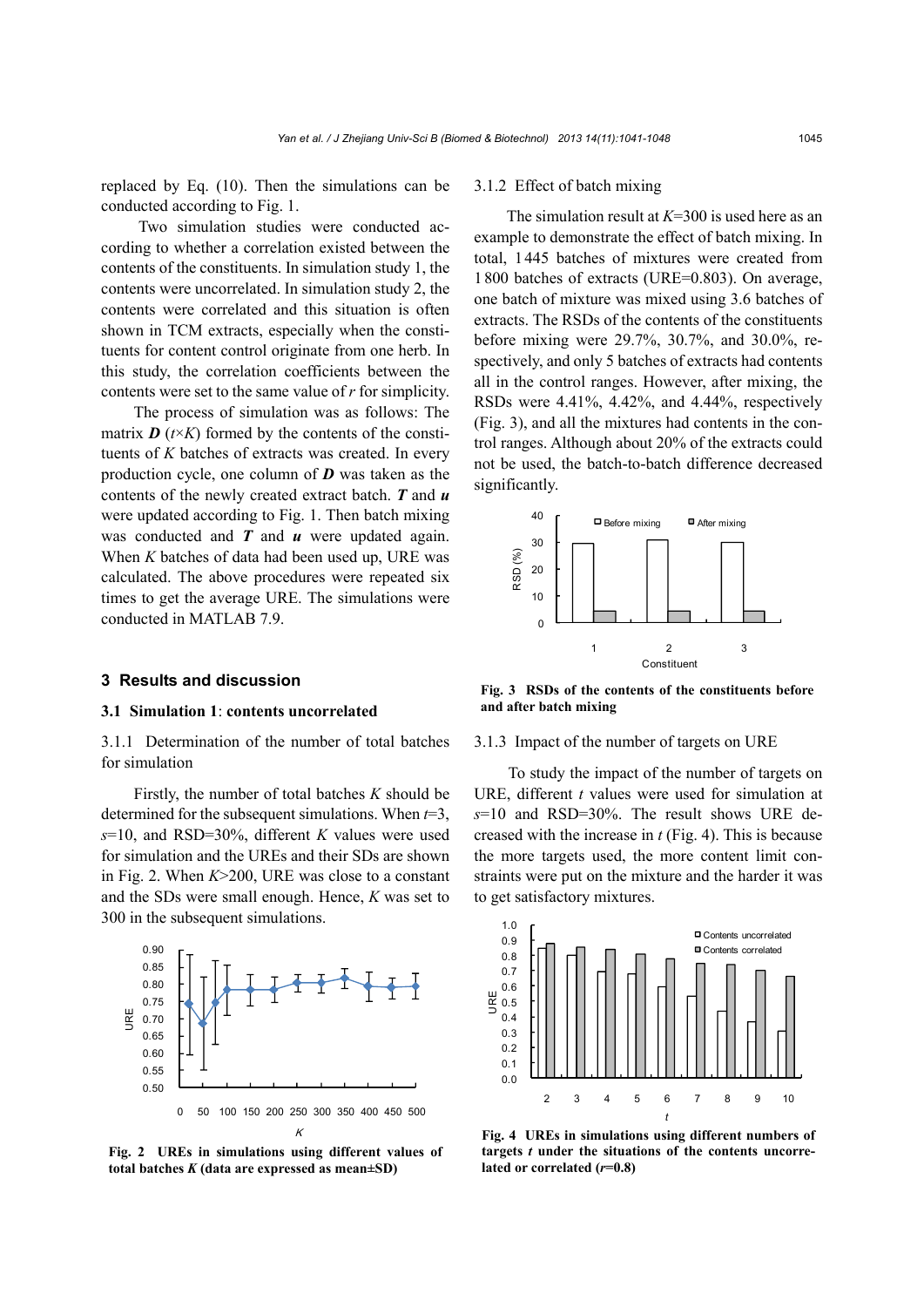3.1.4 Impacts of the number of storage tanks and RSD on URE

In the design stage of the batch mixing process, URE should be estimated beforehand and the number of storage tanks, *s*, should be determined according to the production level and the expected URE. Therefore, simulations were conducted at  $t=3$  to study the impacts of *s* and RSD on URE. In Fig. 5, when *s* was small, URE increased evidently with the increase in *s*. However, when *s* was large enough, URE could not be increased observably with the increase in *s* and URE was largely determined by RSD. The required *s* to reach the expected URE can be determined from the results in Fig. 5. For example, to make URE>0.75, the required *s* under different production levels (reflected by RSD) is shown in Fig. 6 with white bars. A larger *s* was required for a larger RSD (i.e., lower production level).



**Fig. 5 UREs in simulations using different numbers of storage tanks** *s* **and RSD values under the situation of the contents uncorrelated**



**Fig. 6 Required numbers of storage tanks** *s* **for different RSDs to make URE>0.75 under the situations of the contents uncorrelated or correlated (***r***=0.8)**

#### **3.2 Simulation 2**: **contents correlated**

### 3.2.1 Impact of the correlation on URE

In TCM extracts, the contents of some constituents are generally correlated, especially when the constituents originate from one herb. To study the impact of the correlation on URE, random data conforming to multivariate normal distribution with different correlation coefficients were created. The simulations were conducted with other important parameters set as  $t=3$ ,  $s=10$ , and RSD=30%. When *r*>0.8, URE was obviously higher (Fig. 7). That was because the correlation reduced the randomness of the contents and the contents of different constituents in one extract batch tended to simultaneously deviate high or low, which is favored in batch mixing.





#### 3.2.2 Impact of the number of targets on URE

To study the impact of the number of targets on URE when the contents were correlated, different *t* values were used for simulation at *r*=0.8, *s*=10, and RSD=30%. The result is shown in Fig. 4 with grey bars. URE decreased with the increase in *t*, similar to the situation when the contents were uncorrelated. However, the degree of the decline was significantly smaller. This was also due to the reduced randomness of the contents caused by the correlation and this impact was more obvious at a high *t* value.

3.2.3 Impacts of the number of storage tanks and RSD on URE

The impacts of the number of storage tanks and RSD on URE at  $t=3$  and  $r=0.8$  are shown in Fig. 8. The impacts were similar to that in the situation when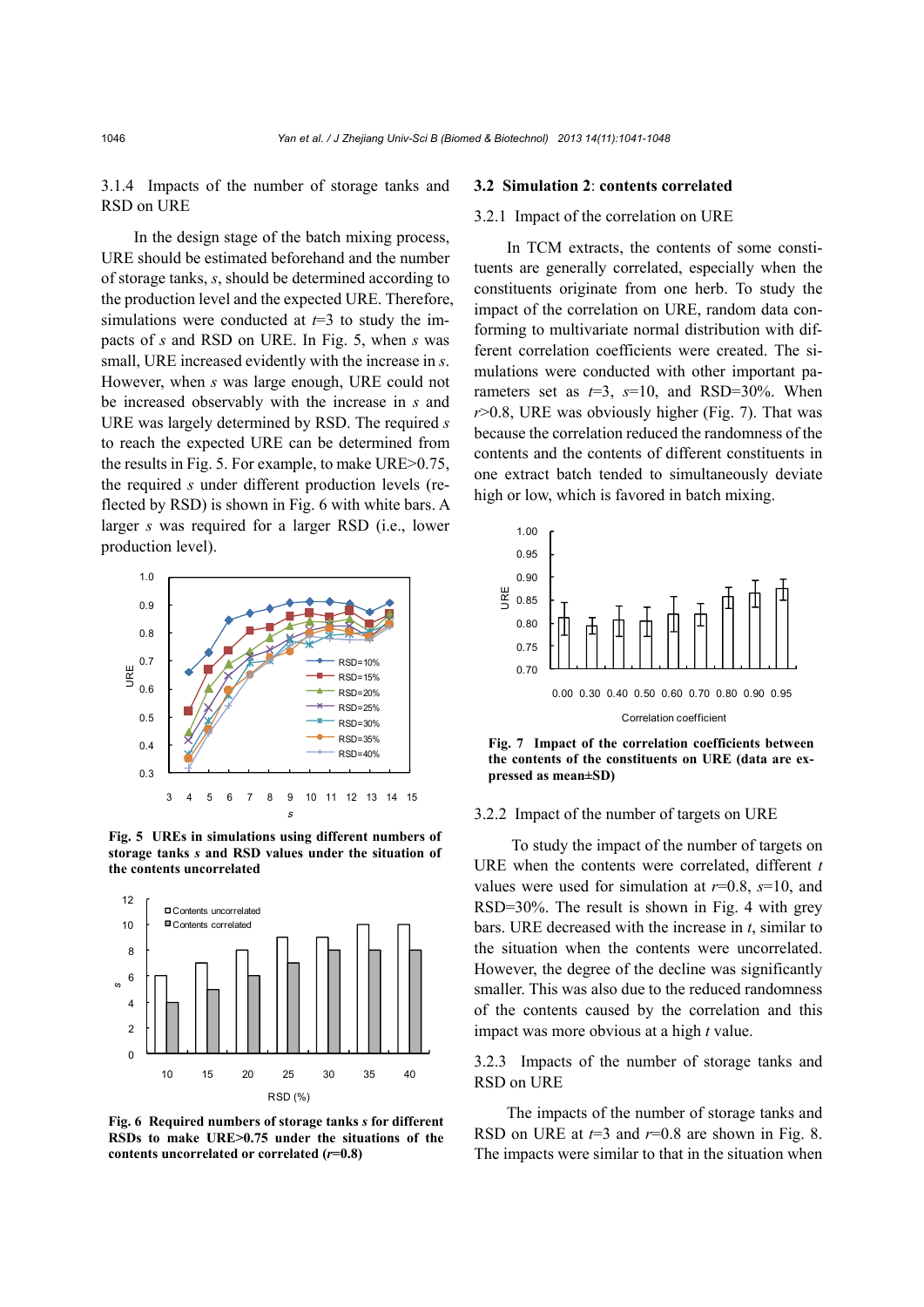the contents were uncorrelated. The grey bars in Fig. 6 show the required *s* to make URE>0.75 under different RSDs. Compared with the situation when the contents were uncorrelated, the *s* needed here was smaller, because the URE was higher at the same *s*.



**Fig. 8 UREs in simulations using different numbers of storage tanks** *s* **and RSD values under the situation when the contents were correlated**

## **4 Conclusions**

The batch mixing process can significantly reduce the variation in the quality of TCM extracts among different batches by mixing them in a welldesigned proportion. The batch mixing method proposed in this work uses a minimum number of batches of extracts to meet the content limits, which is more practical in industrial production. The impacts of the important factors on URE were studied by simulations, which provide a reference for designing the batch mixing process. The results of the study have demonstrated that batch mixing is a valuable method to improve the batch-to-batch quality consistency of TCM and may contribute to the increase in consistency of the efficacy of TCM. This work may also have reference implications for other industries like food engineering and petrochemical engineering.

## **Acknowledgements**

The suggestions for this work from Conba Pharmaceutical Co., Ltd. (China) are gratefully acknowledged. The authors would also like to thank Prof. Huan-biao MO at Texas Woman's University (USA) for his thoughtful comments and professional English editing of this paper.

## **Compliance with ethics guidelines**

Bin-jun YAN and Hai-bin QU declare that they have no conflict of interest.

This article does not contain any studies with human or animal subjects performed by any of the authors.

## **References**

- Efferth, T., Koch, E., 2011. Complex interactions between phytochemicals. The multi-target therapeutic concept of phytotherapy. *Curr. Drug Targets*, **12**(1):122-132. [doi:10. 2174/138945011793591626]
- Fan, X.H., Cheng, Y.Y., Ye, Z.L., Lin, R.C., Qian, Z.Z., 2006. Multiple chromatographic fingerprinting and its application to the quality control of herbal medicines. *Anal. Chim. Acta*, **555**(2):217-224. [doi:10.1016/j.aca.2005.09.037]
- Gao, S., Jiang, W., Yin, T.J., Hu, M., 2010. Highly variable contents of phenolics in St. John's Wort products affect their transport in the human intestinal Caco-2 cell model: pharmaceutical and biopharmaceutical rationale for product standardization. *J. Agric. Food. Chem.*, **58**(11): 6650-6659. [doi:10.1021/jf904459u]
- García-Muñoz, S., Dolph, S., Ward II, H.W., 2010. Handling uncertainty in the establishment of a design space for the manufacture of a pharmaceutical product. *Comput. Chem. Eng.*, **34**(7):1098-1107. [doi:10.1016/j.compchemeng. 2010.02.027]
- Huang, H.X., Qu, H.B., 2011. In-line monitoring of alcohol precipitation by near-infrared spectroscopy in conjunction with multivariate batch modeling. *Anal. Chim. Acta*, **707**(1):47-56. [doi:10.1016/j.aca.2011.09.031]
- Huang, J., Goolcharran, C., Utz, J., Hernandez-Abad, P., Ghosh, K., Nagi, A., 2010. A PAT approach to enhance process understanding of fluid bed granulation using in-line particle size characterization and multivariate analysis. *J. Pharm. Innov.*, **5**(1):58-68. [doi:10.2174/ 157341206778699582]
- ICH (International Conference on Harmonization), 2009. ICH Harmonised Tripartite Guideline: Pharmaceutical Development Q8(R2). Available from http://www.ich.org/ fileadmin/Public\_Web\_Site/ICH\_Products/Guidelines/ Quality/Q8\_R1/Step4/Q8\_R2\_Guideline.pdf [Accessed on Apr. 28, 2012].
- Kumral, M., 2005. Quadratic programming for the multivariable pre-homogenization and blending problem. *J. S. Afr. Inst. Min. Metall.*, **105**(5):317-322.
- Kumral, M., 2006. Bed blending design incorporating multiple regression modelling and genetic algorithms. *J. S. Afr.*